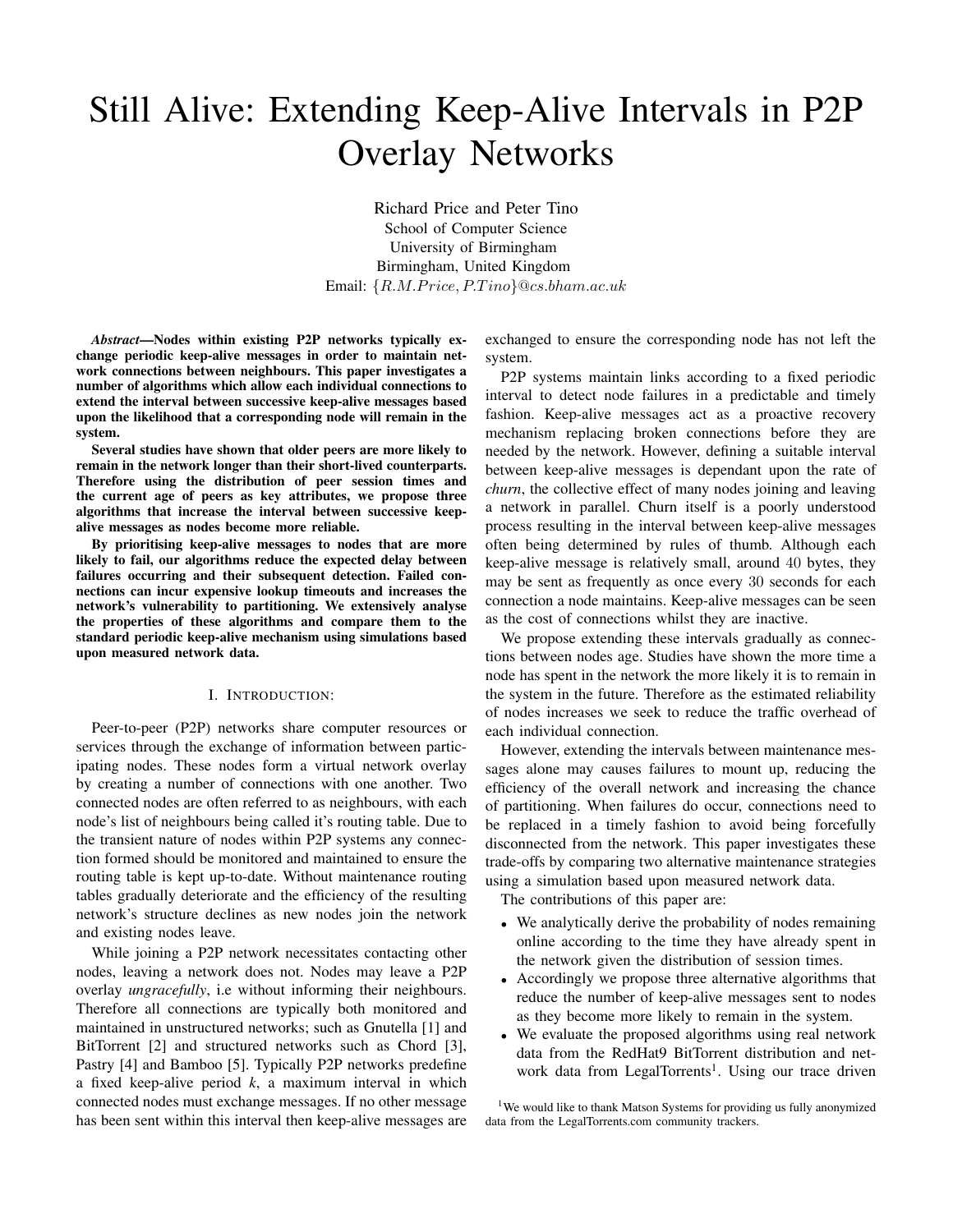simulation platform we compare our algorithms to the standard periodic approach commonly used throughout P2P networks.

The rest of the paper continues as follows. Section two provides an overview of existing work relating to techniques commonly used to maintain connections within P2P overlays. Section three explains the well established standard keep-alive mechanism, details how we can predict the remaining session time of nodes and we introduce our Probabilistic, Predictive and Budget based keep-alive algorithms. Our experimental methodology is described in section four. Section five presents the results of the simulated experiments, comparing our algorithm with the standard keep-alive algorithm. Finally, we conclude in section seven.

## II. RELATED WORK:

While research often focuses upon making P2P network overlay's flexible, efficient and robust [3], [4], [5], the research community has identified reducing the cost of maintenance as an open problem that is important in terms of overall performance [6].

The simplest alternative to periodic maintenance is to not send any keep-alive messages at all and reactively recover from failed connections as network messages timeout. This solution is ineffective as failures are only detected when connections are needed.

The designers of Bamboo [5] highlight the benefits of periodic maintenance, showing reactive recovery may add to network congestion by creating a positive feedback loop and exacerbating existing problems. Bamboo also calculates the expected round-trip timeout (RTTO) for each neighbour based upon previous observations of round-trip times. If an keepalive acknowledgement is not received once the RTTO has expired a neighbour is considered to have failed.

In [7], the authors propose an adaptive keep-alive mechanism and show how it can be applied to the Chord DHT [3]. Using an artificial exponential distribution to model node failure their algorithm allows each node to measures the rate of churn in the network and adjusts the frequency of maintenance accordingly. However, as exponential distributions are memoryless they cannot be used to predict remaining uptime based upon current uptime as we do in this paper.

Work by Dedinski et al [8], effectively reduces the overhead of keep-alive messages through cooperation between nodes with mutual neighbors. Although the frequency of keep-alive messages remains the same, instead of nodes responding to all it's neighbors in parallel, they propose that each node coordinates it's own keep-alive messages so they are sent in sequence by it's common neighbors. Our approach is complimentary to the cooperative-keep-alive algorithm but does not rely on the cooperation of a group of nodes.

In [9] So and Sirer formally analyse the tradeoff between resource consumption and detection latency when creating multi-node failure detectors. They produce two optimal algorithms, given that the average session time of each neighbour is known. Their first algorithm minimises the failure detection delay which given a bandwidth budget achieves the smallest average delay between failures occurring and their subsequent detection. While their second bandwidth minimising algorithm will ensure a specified delay target is reached whilst consuming as small amount of bandwidth as possible.

The prediction mechanism in [9] relies on the strong correlation between a node's previous session time(s) and it's next session time. However knowledge of each individual node's previous session time(s) may not available and may be impossible to learn as nodes may be unlikely to reconnect to one another especially in unstructured networks. Whereas the prediction mechanism used in this paper relies upon knowledge of a population, or subset of the population's, previous session times and current node uptime which are likely to be more readily available in most networks.

The authors of [10] compare the performance of five distributed failure detectors empirically. They show nodes can reduce the average delay between failures occurring and subsequently being detected by sharing information with one another. The study compares four alternative sharing algorithms with the standard keep-alive algorithm which we also use as a baseline. Unlike in this paper, none of the distributed failure detectors examined in [10] are predictive.

In [11], Castro et al. examine the cost of maintaining structured P2P overlay networks presenting a self-tuning algorithm that adapts itself to the environment. By estimating the number of nodes in the network and the failure rate of these nodes; suitable maintenance rates can be set to meet reliability requirements. However, unlike in [11] our proposed algorithms are not limited to specific topological structures and can be applied to any kind of network.

Past work has investigated selecting neighbours that are likely to be the most reliable to improve the performance of P2P networks [12]. By selecting the oldest available nodes as neighbours, Bustamante and Qiao [12] show that these connections tend to last longer and therefore need to be replaced less often producing more robust networks.

Recently work by Li et al in [13], proposed a DHT based protocol called Accordion which allows each node to expand and contract it's routing table dependent on a internal bandwidth budget. By learning of new connections via lookups and evicting existing connections that are likely to have failed, the Accordion protocol can find a suitable trade off between the performance of lookups and the incurred bandwidth cost of many connections. Although Accordion does utilise the standard keep-alive mechanism it does adapt it's behaviour according to the probability of nodes being online.

#### III. APPROACH:

In this section we first describe the standard approach of detecting failures used by many P2P networks, then analytically show how the distribution of node session times can be used to predict the likelihood of nodes remaining online. We then use this analysis to propose two algorithms that send fewer keep-alive messages as the expected time a node will remain in the network increases as nodes age.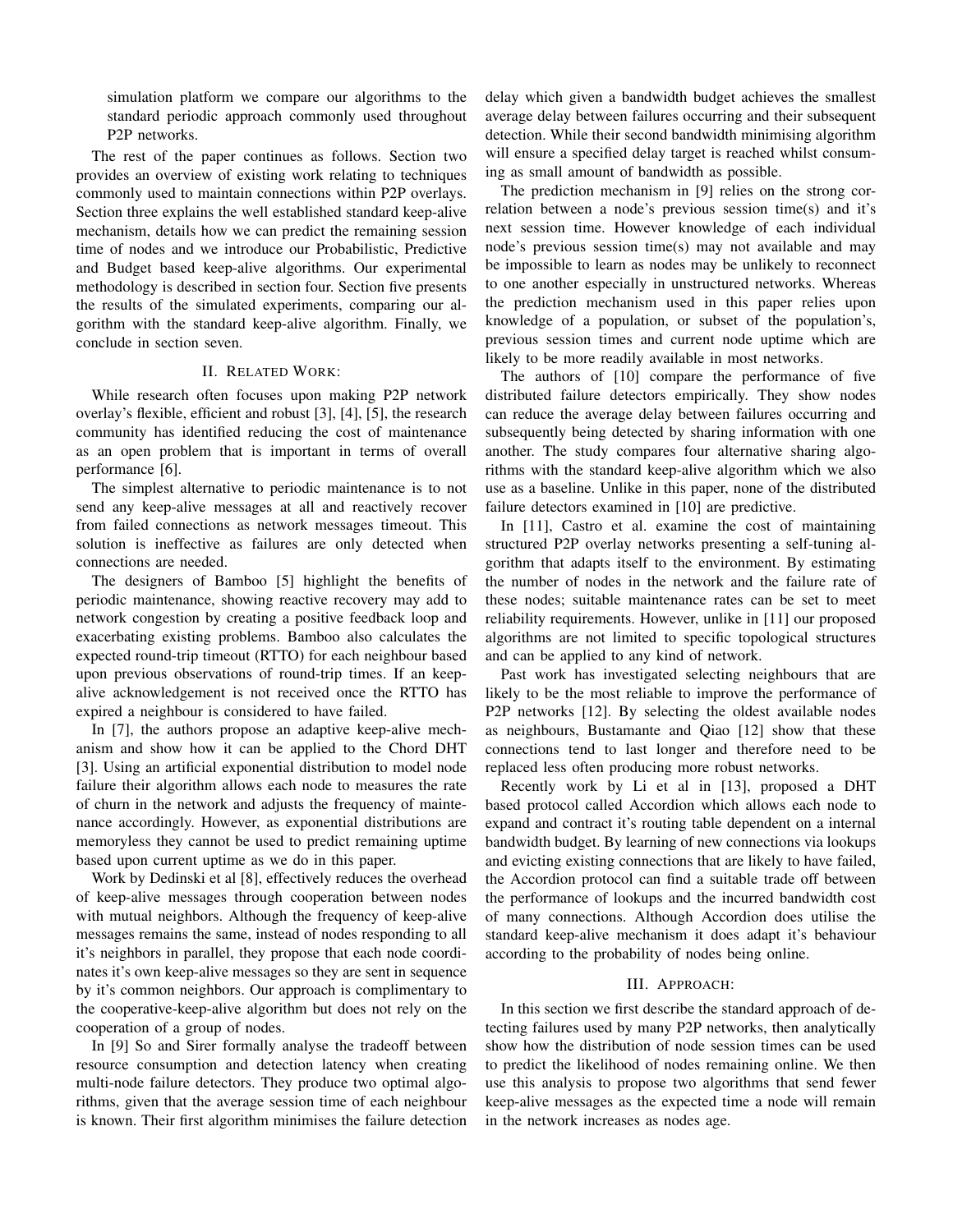

Fig. 1. The standard keep-alive algorithm

#### *A. The Standard Keep-Alive Algorithm:*

The Standard Keep-Alive (SKA) algorithm is widely used to detect the departure of ungraceful nodes. Ungraceful nodes do not inform their neighbours upon leaving the network, leaving any incoming connections ignorant to the change in network topology. Typically two connected nodes each assume the other to be 'alive' in the network for a duration of time defined by the keep-alive period, *k*. This keep-alive period defines the maximum interval that a connection between two nodes should remain inactive. If no message has been exchanged within a keep-alive period, keep-alive messages are exchanged to ensure the connection is still alive.

Nodes that are part of the network respond to a received keep-alive message by returning an acknowledgment message. As nodes that have left the network do not respond this allows any failed connection to be detected and subsequently replaced. In practice unacknowledged keep-alive messages are re-sent multiple times at short intervals. This minimises the risk of false positives where a sent or acknowledged keep-alive message has been somehow lost in the underlying network.

Many existing P2P systems send keep-alive messages according to a fixed periodic interval, this interval is typically determined by the application developer and therefore uniform across all nodes in a network. The designers of BitTorrent [2] for example have set the default keep-alive period to  $k = 120$ seconds. Not only is this strategy simple to implement, it is also simple to calculate the number of keep-alive messages sent during a given period. In a network of *N* nodes with *D* being the average node degree, there are  $(N \cdot D) \cdot 2$  keepalive messages sent and subsequently acknowledged every k seconds.

Figure 1a illustrates node  $i$  arriving in the network at time  $a_i$  and leaving at time  $d_i$ , it's *session time*  $S_i = d_i - a_i$ . At time  $t_v$  node v connects to node i and begins sending periodic keep-alive messages with an interval of k seconds. At time  $d_i$ node *i* departs the network ungracefully, node  $v$  does not learn of this departure until the subsequent keep-alive that is sent but goes unacknowledged. As a result there is period  $D_i$  during which node  $v$  falsely believes that node  $i$  is still present within the network. We call this period the *failure detection delay*.

The size of the failure detection delay period is directly proportional to the keep-alive period  $k$ . As neighbour selection is typically not dependent upon current session times and nodes must select nodes already present within the network as neighbours, the join time  $t<sub>v</sub>$  can occur at any point during a nodes session time with equal probability. Therefore the leave time  $d_i$  of neighbours falls uniformly at random within any single keep-alive interval. The average delay between a node leaving a network and subsequently being detected is  $k/2$  using a periodic keep-alive mechanism as illustrated in Figure 1b.

A fixed periodic interval can be viewed as a centralised, static and deterministic mechanism; maintaining overlays in an predictable, reliable and non-adaptive fashion. While the periodic interval can be manually adjusted in response to network conditions, in practice this may be difficult to do. Not only would all nodes in the network have to be individually contacted, defining a suitable interval is dependent on many factors such as current network conditions which may be difficult to obtain and furthermore may change rapidly.

## *B. Predicting a Node's Online Status:*

Although early studies of popular P2P networks reported node session times could be modeled by an exponential distribution; more recent studies have shown they can be more accurately described by Pareto or Weibull distributions [14], [15], [12].

Importantly exponential distributions are well-known to be *memoryless*, meaning the probability of a node being online is not dependent on the time a node has already spent in the network. However studies such as [14], [15], [12] have shown nodes that spend longer in the network become more likely to remain in the network for longer durations. In this paper, we analyse how this widespread property of P2P networks can be used to reduce the number of maintenance messages needed as nodes age.

In any reasonable node session time distribution; as the amount of time since a node has been last observed  $T_{since}$ increases, the probability  $P_{online}$  that the node is still online decreases. In other words, the longer it has been since we last contacted a node the more likely it is that node has left the network.

Accordion introduced in [13], calculates this probability explicitly by assuming each node's session time is drawn from a heavy-tailed Pareto distribution as reported by [16]. The 'freshness' of each entry in a node's routing table is then estimated, replacing entries that are deemed likely to have failed; thereby expanding and collapsing the size of a node's routing table.

Li et al in [13] highlight that  $P_{online}$  is dependent not only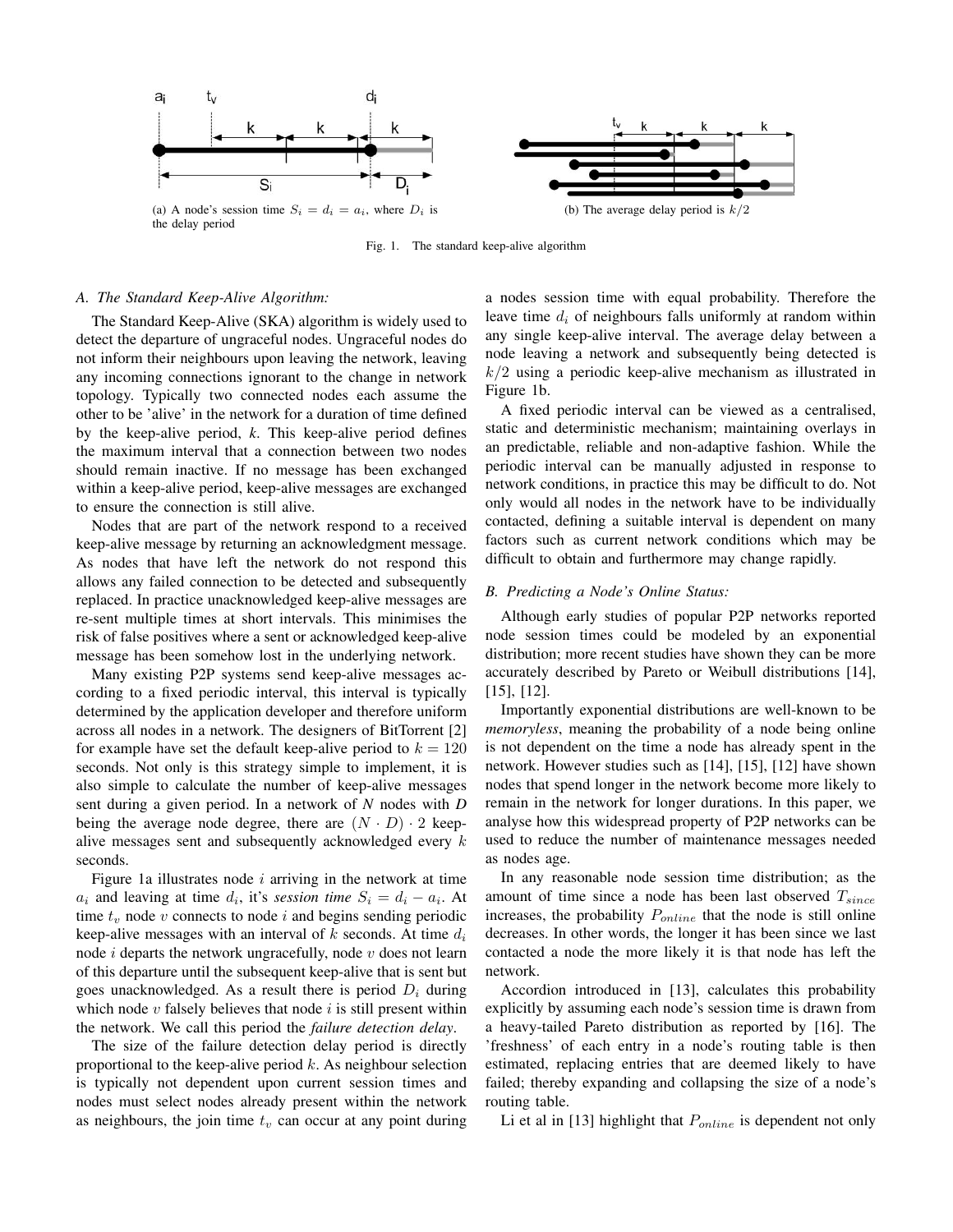$T_{since}$ , but also conditional upon  $T_{alive}$ , the time a node has already spent alive in the network as shown in (1):

$$
P_{online} = P(session > (T_{alive} + T_{since})|session > T_{alive})
$$
\n(1)

Although a heavy-tailed Pareto distribution is limited by having a minimum possible value determined by the scale parameter  $\beta$ , these short-comings can be overcome by using a shifted Pareto distribution as highlighted by [17].

Importantly Pareto distributions are heavy-tailed, as a result as  $T_{alive}$  grows the less dependent  $P_{online}$  becomes on  $T_{since}$ . In other words, the longer a node has been online in the system the more likely it is to remain online in the future. Such distributions can be characterised as UBNE (used-betterthan-new-in-expectation) as older peers tend to remain longer in the network than their younger counterparts.

The recent study by Stutzbach et al in [15], explains how a Weibull distribution can be used to better describe the session times of nodes in multiple BitTorrent networks. Due to their centralised tracker, BitTorrent networks can provide highly accurate data to the nearest second regarding the time that individual nodes join a network, the duration of their stay and when they depart. This gives researchers a valuable insight into the poorly understood process of *churn*; the collective effect of many nodes joining and leaving a network in parallel.

A Weibull distribution, as shown in (2), are commonly used to model lifetimes in reliability engineering due to their flexibility and versatility. The shape  $\alpha$  and and scale  $\lambda$ parameters can be used to describe exponential distributions when  $\alpha = 1$ .

$$
P(session < t) = 1 - e^{-(t/\lambda)^{\alpha}} \tag{2}
$$

As nodes spend longer in the network the probability of them remaining online increases allowing us to reduce the number of keep-alive messages being sent. Rather than using the limited Pareto distribution we utilise the more flexible Weibull distribution, consequently the probability that a node remains online, after being online  $T_{alive}$  and observed  $T_{since}$ seconds ago, is:

$$
P_{online} = \frac{e^{-((T_{alive} + T_{since})/\lambda)^{\alpha}}}{e^{-(T_{alive}/\lambda)^{\alpha}}}
$$
(3)

The basic idea of this work is to regularly examine each connection a node maintains and only send keep-alive messages once these connections are likely to have failed. We therefore propose three solutions with this aim in mind.

## *C. ProbKA: The Probabilistic Keep-alive Algorithm:*

Similar to the standard keep-alive algorithm, the Probabilistic Keep-Alive (ProbKA) algorithm specifies a regular interval  $k$  for all connections. Although the interval  $k$  is the same size for all connections, each connection is maintained independently. Once this interval has expired the ProbKA algorithm examines the individual connection and determines the likelihood that the corresponding neighbour remains online. With probability  $P_{offline} = 1-P_{online}$  (where  $P_{online}$  is given by (3)) a keep-alive message is sent to the corresponding node to determine it's online status.

The ProbKA algorithm has several advantages over the standard keep-alive algorithm. Firstly it is adaptive; as nodes spend more time in the network the likelihood of them remaining in the network gradually increases. Keep-alive messages are sent stochastically causing fewer to be sent as nodes age and are perceived to become more reliable. Secondly it can be easily tuned to network conditions by using suitable parameters  $\lambda$ and  $\alpha$  which define the distribution of node session times.

However by extending the intervals between keep-alive messages we are also potentially extending the delay between a failure occurring and it's subsequent detection. While the SKA algorithm can guarantee that all failures will be detected after at most  $k$  seconds the ProbKA algorithm as it stands does not. As  $T_{since}$  grows the probability of not sending a keepalive message grows increasingly small but is always nonzero. To ensure the failures do not go undetected a maximum interval should be set after which a keep-alive message must be sent.

Furthermore, the ProbKA algorithm in it's simplest form has no lower bound on the probability that keep-alive messages should be sent. It's likely that application designers may wish to specify a minimum likelihood of a neighbour being online by setting a threshold  $P_{thresh}$ . Once the probability that a node remains online drops below  $P_{thresh}$  a keep-alive message is then sent to ensure it's still alive.

## *D. PredKA: The Predictive Keep-alive Algorithm:*

The second proposed algorithm, the Predictive Keep-alive (PredKA), gradually increases the size of keep alive period based upon the likelihood of nodes being online in the system increasing as nodes age. While the ProbKA algorithm examines each connection at regular intervals and determines whether a keep-alive should be sent, the PredKA algorithm defines the size of the next interval after which a keep-alive must be sent.

An advantage of the PredKA algorithm over the ProbKA approach is that it does not rely on a stochastic process to determine when the next keep-alive message is sent. The disadvantage is once a connection has failed the interval until the next keep-alive message may be very large, while the ProbKA algorithm has regular intervals at which a keep-alive message may be sent.

Using the Weibull distribution as described by (2) and probability of nodes remaining online given by (3) as a basis; we can ensure that any network message sent between two connected nodes will be delivered with probability of at least  $P_{online}$ , whilst adjusting the keep alive period according to value of  $T_{since}$  as given by:

$$
T_{since} = (T_{alive}^{\alpha} - \lambda^{\alpha} \cdot log(P_{online}))^{1/\alpha} - T_{alive} \quad (4)
$$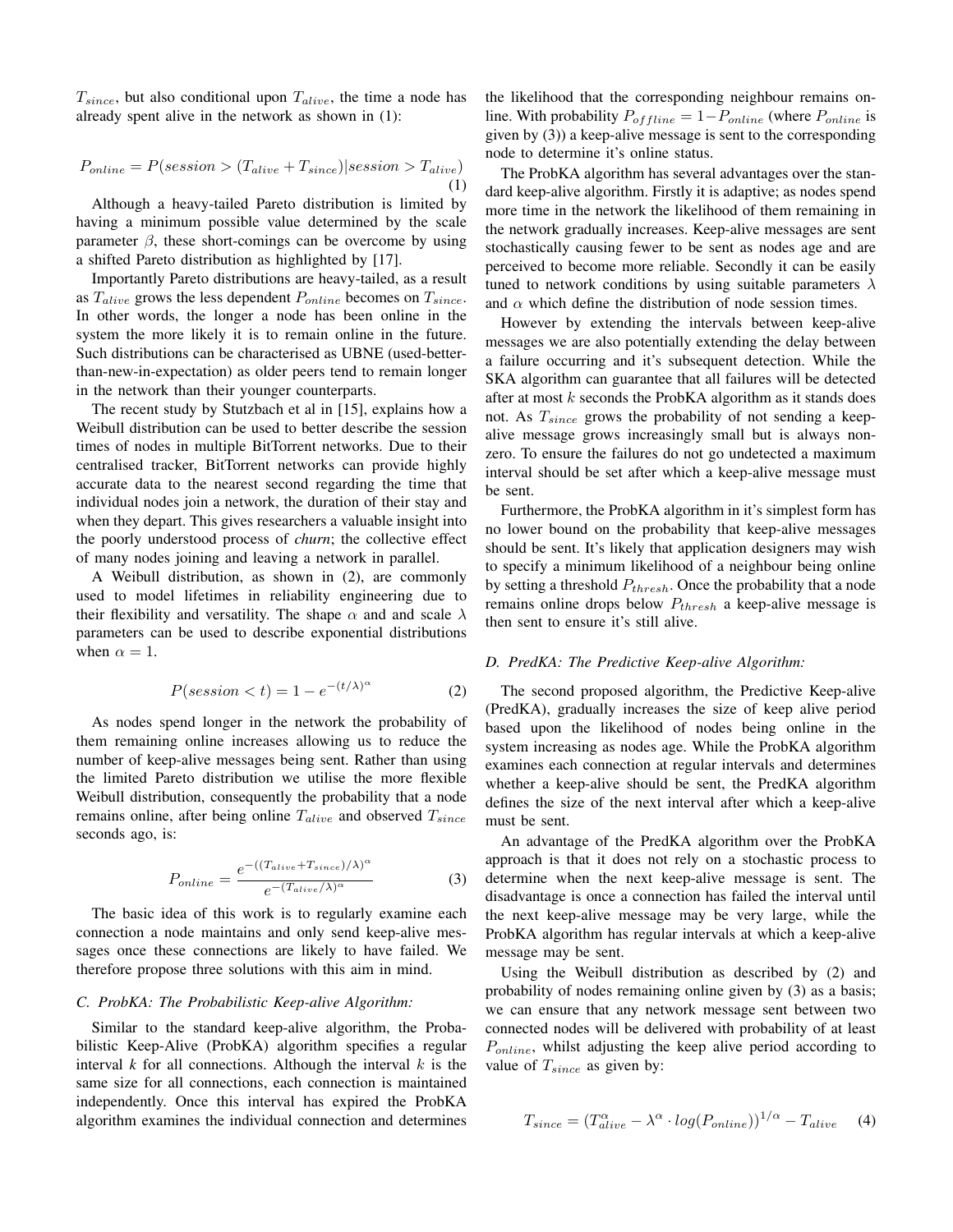Using (4), the PredKA algorithm defines a time in the future,  $T_{since}$  seconds away, to send the next keep-alive message. The PredKA algorithm explicitly calculates the size of the interval until the next keep-alive message based upon the time a node has spent in the network  $T_{alive}$  and the target likelihood that the corresponding node will remain in the network  $P_{online}$ . As this likelihood increases as  $T_{alive}$  increases node send fewer keep-alive messages to their longer-lived neighbours.

However, the PredKA algorithm also suffers from the same limitation as the ProbKA algorithm described earlier. To ensure failures do not go undetected beyond a certain acceptable threshold a maximum interval size needs to be defined.

#### *E. BudgetProb: Probabilistic Keep-alives with a Budget:*

The third algorithm we propose is the Budget probabilistic algorithm (BudgetProb), which maintains the connections of each node according to a bandwidth budget  $\beta$ . While the SKA algorithm can be thought of as dividing bandwidth equally amongst all connections, the BudgetProb algorithm divides the bandwidth budget proportionality to each connection dependant on the likelihood of individual connections failing. The BudgetProb algorithm allocates connections that are likely to fail more of the overall bandwidth budget. These connections therefore benefit by having smaller keep-alive intervals resulting in a reduction in the average failure detection delay.

In this paper we experiment with several values of the bandwidth budget  $\beta$ , equivalent to the bandwidth consumed by the standard periodic approach using a range keep-alives intervals.

At a regular interval  $r$  each node calculates for each neighbour  $P_{offline}^{i}$  the probability of neighbour i failing after the next  $r$  seconds. The BudgetProb algorithm specifies the interval for each connection according to  $(5)$ , where p is the packet size of keep-alive message:

$$
k = \frac{(p*2)}{\beta} / \frac{P_{of\,line{fline}}^i}{\sum_{j=1}^N P_{offline}^j}
$$
 (5)

# *F. Gossiping Failures:*

To further reduce the failure detection delay we augmented our ProbKA and PredKA algorithms with a simple gossip mechanism. This mechanism shares information regarding node failures with their mutual neighbours.

Each time that node *X* sends a probe to node *Y* it also learns of all Y's neighbours  $n(Y)$ . If node X discovers Y has failed it then informs other neighbours in  $n(Y)$  of this event. These mutual neighbours then immediately probe Y themselves to ensure news of the failure is correct without informing others of the outcome. Although node  $X$  may have an outdated view of  $n(Y)$ , nodes that are not informed of Y's failure will eventually detect it themselves. Further examples of alternative and more complex sharing-based, gossip-based and flooding-based mechanisms are evaluated in [10], [8].

While gossip-based and similar mechanisms reduce the failure detection delay this comes at the cost of increased



Fig. 2. The median time remaining in the network increases as nodes spend longer in the network.

control overhead. Additional messages are required to inform mutual neighbours, who themselves check a node has failed. The next section details our experimental methodology which we use to analyse and compare the algorithms described above.

## IV. EXPERIMENTAL METHODOLOGY:

In order to accurately evaluate and compare the mechanisms described above our simulations are based on real data from a P2P network. Using a publicly available [18] and well researched BitTorrent tracker log [15], [19], we simulate the peers of the RedHat9 BitTorrent network as they appear during a portion of the five month logged period. Furthermore we also use real network data covering a thirteen day period in March 2009 from LegalTorrents.com.

At the time the RedHat9 torrent was released BitTorrent clients only supported single file downloads, which may suggest that node session times would be similar across all nodes, with each node downloading the same file and leaving the network shortly afterwards. However this is not the case, the RedHat9 tracker log contains statistics for over a 180, 000 individual peers in total, with a large proportion of these being short-lived sessions with just 19% of sessions eventually completing the file transfer [19]. Many studies have shown short-lived peers tend to make up a large proportion of sessions in many different P2P networks [15], [20], [21]. To further avoid any bias we also utilise the LegalTorrents data that includes nearly 3,000 file distributions with over 100,000 individual sessions using almost 50 unique clients.

Although the trace data contains a small number of gaps greater than four minutes, the largest continuous measured period is over 79 days. Figure 2 shows how the median time remaining in network increases as nodes spend longer in the network during this period.

Stutzbach et al. in [15] highlight that while current uptime is on average a good predictor of remaining uptime it exhibits high variance. The consequences of inaccurately predicting a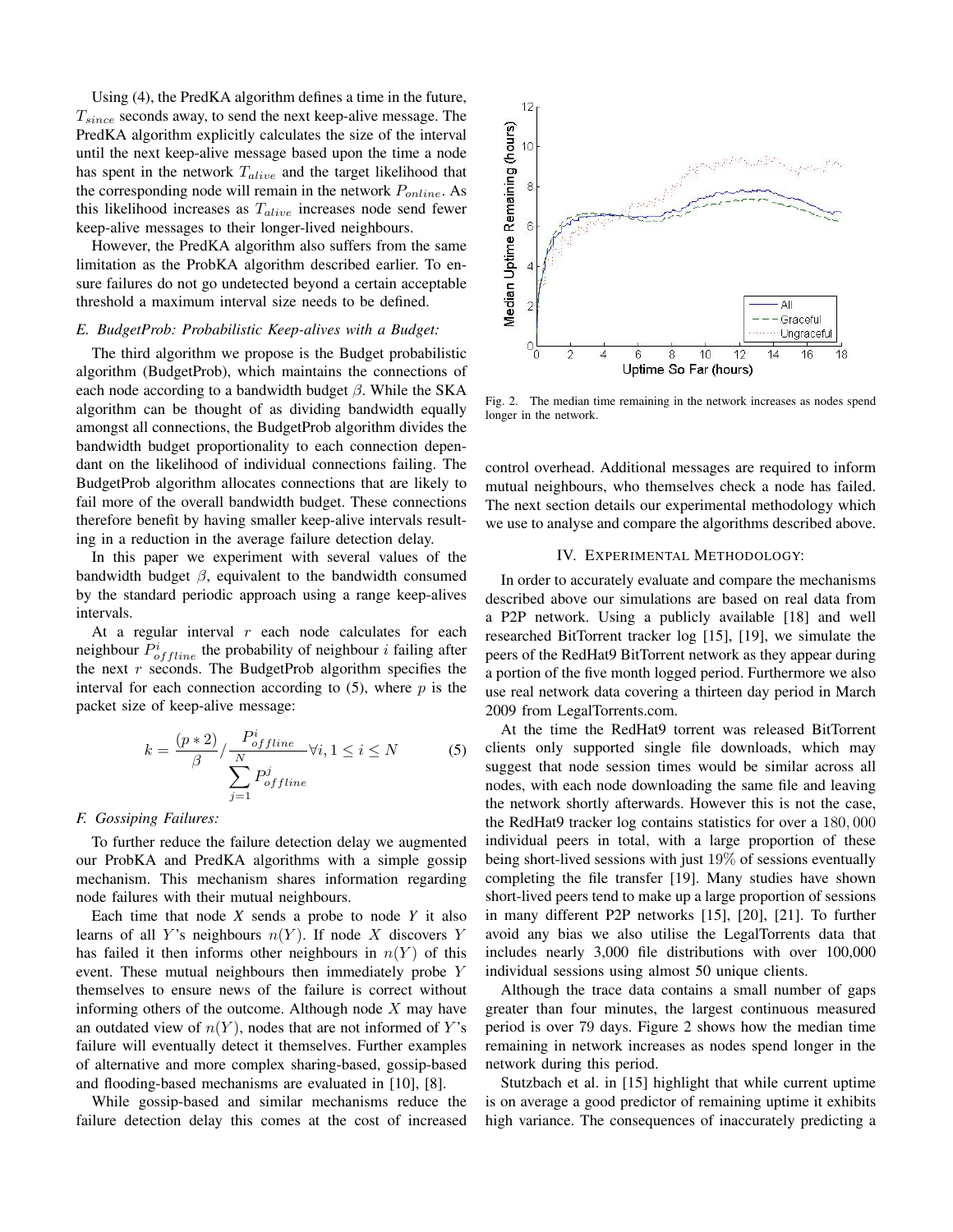node's remaining session time in this context may result in an increased delay in detecting a failed node. The cost of this increased failure detection delay is application-specific. Applications that cannot afford messages to timeout, due to latency requirements or the shear size of message, should not purely use uptime as the basis of their maintenance algorithms. However, applications that are more resilient to latency and churn can afford to increase the potential failure detection delay and reduced bandwidth spent on maintaining inactive connections.

A BitTorrent tracker acts as a centralised rendezvous point for a BitTorrent network, with nodes contacting the tracker upon joining, sending periodic updates and, if they leave gracefully, informing the tracker upon their departure. As the tracker logs all this data it provides us with the arrival and departure times of actual peers to the nearest second. This enables us to model the process of churn both accurately and realistically.

The accuracy of BitTorrent tracker logs often compares favorably to other sources of network data, especially crawler based traces that periodically probe a subset of nodes within a network at regular intervals. As crawlers must progressively probe the network; the more nodes a crawler incorporates increases the interval between successive probes, this interval currently ranges anywhere between four and thirty minutes [15], [11], [16]. Crawler based techniques cannot accurately capture session times smaller than the granularity of the network trace. As a result, BitTorrent tracker logs are amongst the most extensive and realistic sources of peer session times currently available.

By processing the tracker logs we can determine when any graceful node joins and subsequently leaves the network during the torrent's lifetime. Although the tracker cannot detail the departure time of ungraceful nodes, as nodes update their progress periodically at thirty minute intervals we can assume they leave at most thirty minutes after their last update. We do not exclude ungraceful nodes from our simulation, instead we add a uniformly random time of at most thirty minutes since they last updated their progress in order to determine when they leave the simulated network. We also utilise a failstop model in which all nodes graceful and ungraceful do not inform their neighbours upon departing the network.

As this work solely focuses upon maintenance messages the model does not replicate any P2P lookup, routing or file distribution algorithms. Instead we simulate an unstructured network containing the nodes as they appear in Redhat9 BitTorrent network during a portion of the five month period contained in the tracker log. We use the tracker log solely to specify when each node joins the simulated network and subsequently leaves.

The tracker log does not provide us with the connections each node creates and maintains while part of the network. Whilst online each node creates and maintains a fixed number of connections *D* with other existing nodes selected at random, all our experiments set  $D = 30$ . As we only simulate maintenance messages we believe this work is general enough to be applied to any type of P2P network overlay regardless of it's structure.

Our experiments simulate the first five days of the Legal-Torrents data and the largest continuous measured period of RedHat9 BitTorrent network. The simulation begins cold, i.e without any peers. The first twelve hours of the network then act as a warm-up period as nodes populate and leave the network according the events given by the trace. Once the warm-up period is finished each node then creates  $D$ connections with existing nodes and we report the maintenance of these connections over the subsequent four and a half simulated days. The results we present below are averaged over a series of ten experiments each. Furthermore, all our algorithms  $P_{online}$  is estimated by (3) using parameters  $\alpha = 0.39$  and  $\lambda$  = 3962 the RedHat network data and  $\alpha$  = 0.41 and  $lambda = 2632.25$  for the LegalTorrents data.

#### V. RESULTS:

We evaluate each mechanism based upon three main criteria cost, the average failure detection delay and maximum failure detection delay. The failure detection delay is time that elapses between a failure occurring and subsequently being detected. The cost of each strategy equates to the average bandwidth consumed per node per second online. Formally the cost C is; the number of keep-alive messages sent s and acknowledged  $a$ , multiplied by the size of each keep-alive message  $p$  which is then divided by the sum of all node session times  $T$  as given in (6). These performance metrics have also been used in other evaluations of failure detection algorithms including [9], [10]. We set the cost of a single keep-alive message to be 40 bytes, which is equivalent to header of a IP packet containing a TCP segment of size 0. The higher the cost value the more bandwidth each node is consuming while part of the network.

$$
C = \frac{(s+a)\cdot p}{T} \tag{6}
$$

Figure 3a compares the cost incurred by our probabilistic keep-algorithm (ProbKA) with a probability threshold  $P_{thresh} = 99\%$  and the widely used standard keep-algorithm (SKA). The results shows our ProbKA algorithm significantly reduces the cost in terms of bandwidth each node incurs while part of the network. By only sending a keep-alive message when a node is likely to be offline the ProbKA algorithm reduces the number of messages sent and therefore acknowledged. As the PredKA algorithm has no keep-alive period k parameter it cannot be compared side-by-side to the SKA algorithm in this fashion.

Nodes actually gain very little information from acknowledged keep-alive messages. They only serve to inform a node that it's neighbour was online at the time of receipt. It does not guarantee that node will remain online or that the connection will still be active if data is sent along it. An acknowledged keep-alive message merely informs the SKA algorithm that a connection does not currently need to be replaced. While an acknowledged keep-alive message also updates the information regarding the time a node has been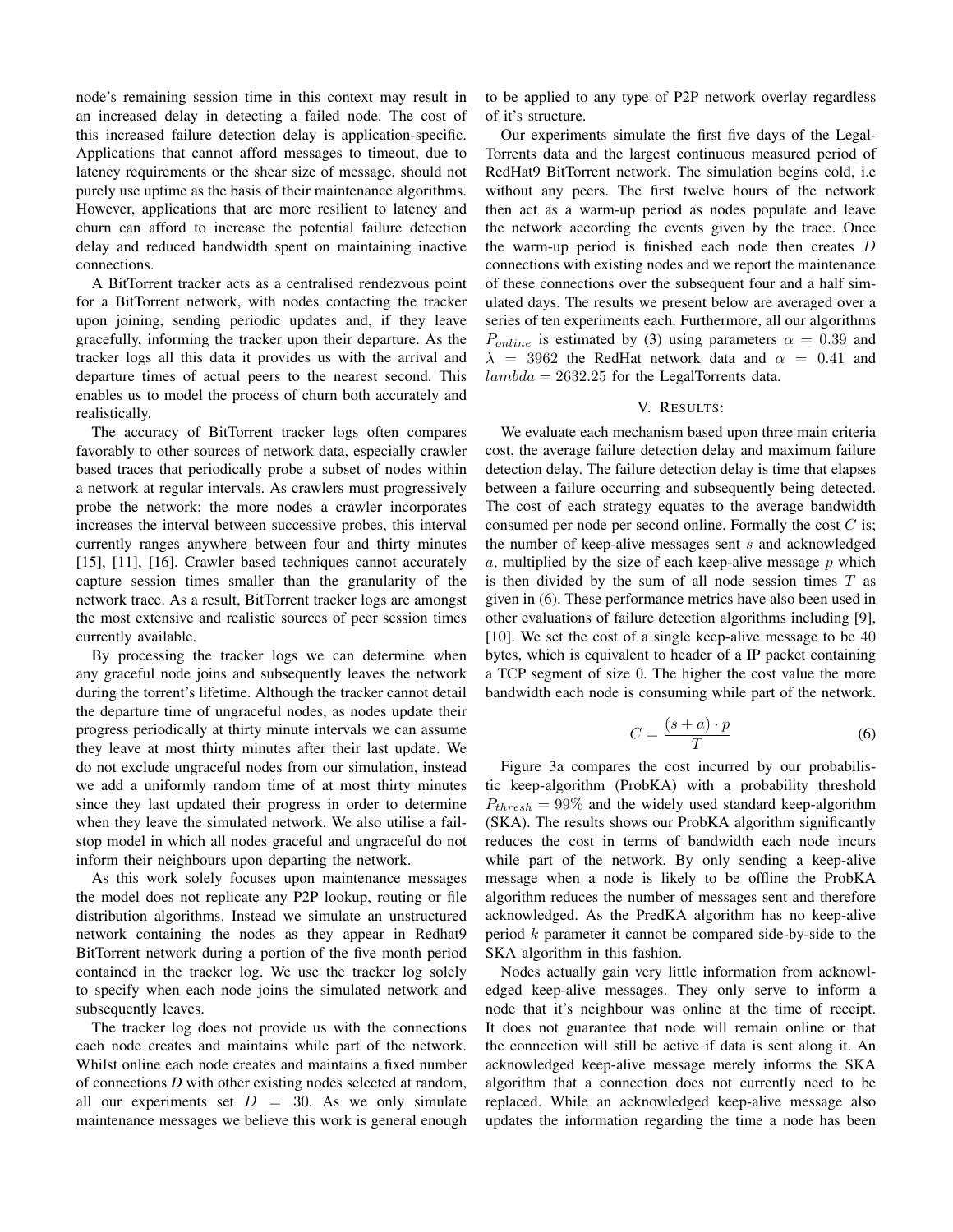

Fig. 3. Performance comparison of strategies in terms of cost and delay.

online, Talive, and resets the time since we last observed a node,  $T_{since}$  for the ProbKA and PredKA algorithms. This information is then used to calculate the probability of a node still being alive in the future and reduce the number of keepalive messages sent.

As would be expected, by doubling the size of the keepalive interval the cost incurred by the SKA algorithm is reduced by half. As the ProbKA algorithm does not send a keep-alive period unless a node is likely to have left the network, increasing the keep-alive interval does not have a dramatic effect on reducing the number of messages sent. By not sending keep-alive messages the ProbKA and PredKA algorithm also reduce the number of messages each peer has to respond to, thereby reducing the number of required acknowledgment messages.

However, by extending the interval between successive keep-alive messages we are making an inherent trade-off between the cost of maintenance and the potential delay between a failure occurring and it's subsequent detection. To investigate this trade-off further we measured the average and maximum delay using both the SKA and ProbKA algorithms with a range of interval sizes. The average delay is simply the average time it takes for a failed connection to be detected, whilst the maximum delay is the longest time it takes for a failed connection to be detected during the entire simulation. The latter can be seen as the worst case scenario.

Figure 3b shows the average failure detection delay incurred by the SKA and ProbKA algorithms. The SKA algorithm by regularly checking each connection ensures node failures are detected and replaced consistently. As illustrated earlier in Figure 1b the average delay is very close to  $k/2$  as node failures can occur uniformly at random within the interval of  $k$ . The ProbKA algorithm by extending these intervals also extends the average delay. Lower values of  $P_{thresh}$  where also tested but resulting in lower costs and higher delays.

Figure 3c shows the maximum delay, the longest time it takes for a failed connection to be detected during the entire simulation. This can be used as an worst case scenario, the SKA algorithm performs particular well and should always detect a node failure within *k* time steps. With no upper bound on the interval between keep-alive messages the ProbKA algorithm can incur a significantly higher maximum delay in comparison, although such large delays are rare.

While the ProbKA algorithms increase the interval between successive keep-alive messages, the self-organising nature of the network further facilitates the extension of these intervals. Stutzbach et al showed [14] that as networks age, long-lived peers tend to become connected to one another. This forms a stable core of long-lived peers in unstructured networks. This stable-core occurs via self-organization, peers only replace connections upon failure and connections with short-lived peers are replaced relatively quickly compared to connections with long-lived peers. Therefore long-lived peers by simply replacing failed connections, by forming new connections with existing peers selected at random, will eventually find other long-lived peers. Long-lived peers in our trace-driven experiments will also tend to eventually connect with other longlived peers. The ProbKA and PredKA algorithms subsequently send fewer keep-alive messages as these nodes are likely to remain online for longer. However, when long-lived peers eventually fail the time until the next keep-alive message is likely to be an extended interval which reduces the incurred cost but also causes the average delay to be increased.

We also examined the behaviour of the ProbKA algorithm as the network ages. Our observations showed as the simulated network begins to age the cost of maintenance per node gradually decreases while the average failure detection delay remains largely the same. Further experiments also show the PredKA algorithm behaves in a similar fashion.

As detailed earlier, several studies have shown that as nodes spend more time in the network they are more likely to remain in the network longer. This can be explained intuitively, a node that has spent ten hours in the network is more likely to remain in the network for an additional hour than a node that has only been in the network five minutes. Our ProbKA and PredKA algorithms exploit this behaviour by extending the interval between successive keep-alive messages as nodes, and therefore the connections between nodes, age. As the simulation progresses and the network ages, the connections between nodes also age; causing fewer and fewer keep-alive messages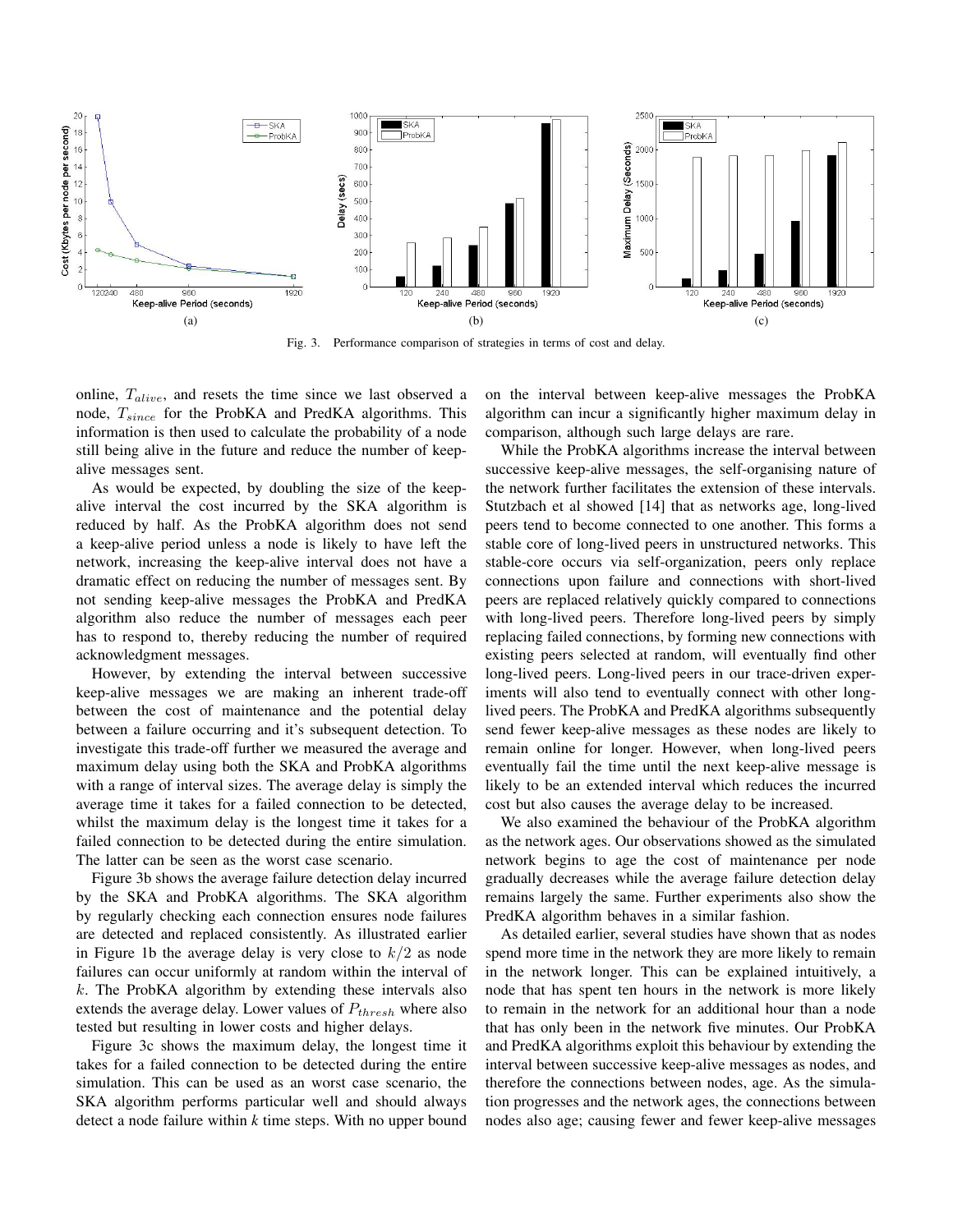

Fig. 4. Mean and median performance versus cost comparison of the SKA, ProbKA and PredKA algorithms

to be sent and as a result needing to be acknowledged. The SKA algorithm however has a fixed periodic interval and does not adapt it's behavior in an aging network resulting in the average cost per node remaining constant.

However Figure 3 does not clearly illustrate the how the ProbKA and SKA algorithms compare against one another. Figure 4 shows a cost versus performance comparison in log-log scale of the SKA, ProbKA and PredKA algorithms allowing a direct analysis to be made. Figure 4a shows that ProbKA and PredKA algorithms consistently reduces the average failure detection delay when compared to the SKA algorithm at similar cost levels. Figure 4a also shows the median delay incurred by the ProbKA and PredKA algorithms is even further reduced when compared to the SKA algorithm. As the failure detection delay is uniformly distributed within the keep-alive period when using the SKA algorithm the mean and median delays are the same. This indicates the mean failure detection delay incurred by the ProbKA and PredKA algorithms is skewed by a small number of relatively large failure detection delays as shown in Figure 3c.

Undetected failed connections may incur expensive timeouts as lookups are forwarded through them, reducing the network's efficiency. Furthermore, the larger the delay between failures occurring and being detected increases the likelihood of a node being forcefully disconnected from the network. A Forced disconnect occurs when all a node's neighbours fail without being replaced. A node that is no longer connected to any other online node is effectively disconnected from the network. There are a number of approaches that can be taken to reduce the number of forced disconnections. In order to reduce the likelihood of all a node's neighbours leaving the network we could simply increase the number of connections each node maintains. Alternatively, node's can maintain each connection more frequently to ensure any node failures that do occur are then detected and replaced with as small a delay as possible.

Furthermore, Figure 4 shows the performance of the PredKA algorithm is comparable to ProbKA algorithm but

is very sensitive to adjustments to the  $P_{online}$  parameter. The results shown set  $P_{online} = 0.97, 0.98$  and 0.99 from left to right respectively. As the PredKA algorithm is deterministic it will always send a keep-alive message at the end of each keep-alive period. Whereas the ProbKA algorithm is stochastic, it may send a keep-alive message at the end of each keep-alive period based upon the likelihood of a having failing occurred. Furthermore, the keep-alive period is fixed for ProbKA algorithm. Despite these differences the ProbKA and PredKA algorithm perform around a similar level with the ProbKA algorithm being slightly more flexible.

Figure 4b shows that augmenting the SKA, ProbKA and PredKA algorithms with a gossip mechanism causes the average detection delay to be significantly reduced without significantly increasing the cost. As nodes inform mutual neighbours of any failures that are detected news of a failed node travels fast. Furthermore, the increased overhead of gossip mechanism is relatively small, typically just 0.01 bytes per node per second in all experiments. This includes the cost of the additional messages triggered by gossip mechanism. When failures are detected, by using a simple gossiping mechanism as described earlier, nodes cooperate and quickly inform their mutual neighbours who then detect it for themselves. The vast majority of used bandwidth is spent sending and successfully acknowledging keep-alive messages, relatively few failures are detected compared to the number of keep-alive messages sent and acknowledged. As the additional overhead of the simple gossip mechanism is so low we retain the overall reduction in terms of cost and delay of ProbKA and PredKA algorithms when compared with the SKA algorithm. These results show that our approach complements other optimisations to the standard keep-alive mechanism [10], [8].

However, even with the gossip mechanism the maximum delay by our probabilistic mechanism is relatively high. As the gossip mechanism allows nodes to inform a potentially outdated set of mutual neighbours nodes that are interested in a failure may not be informed. These nodes have to discover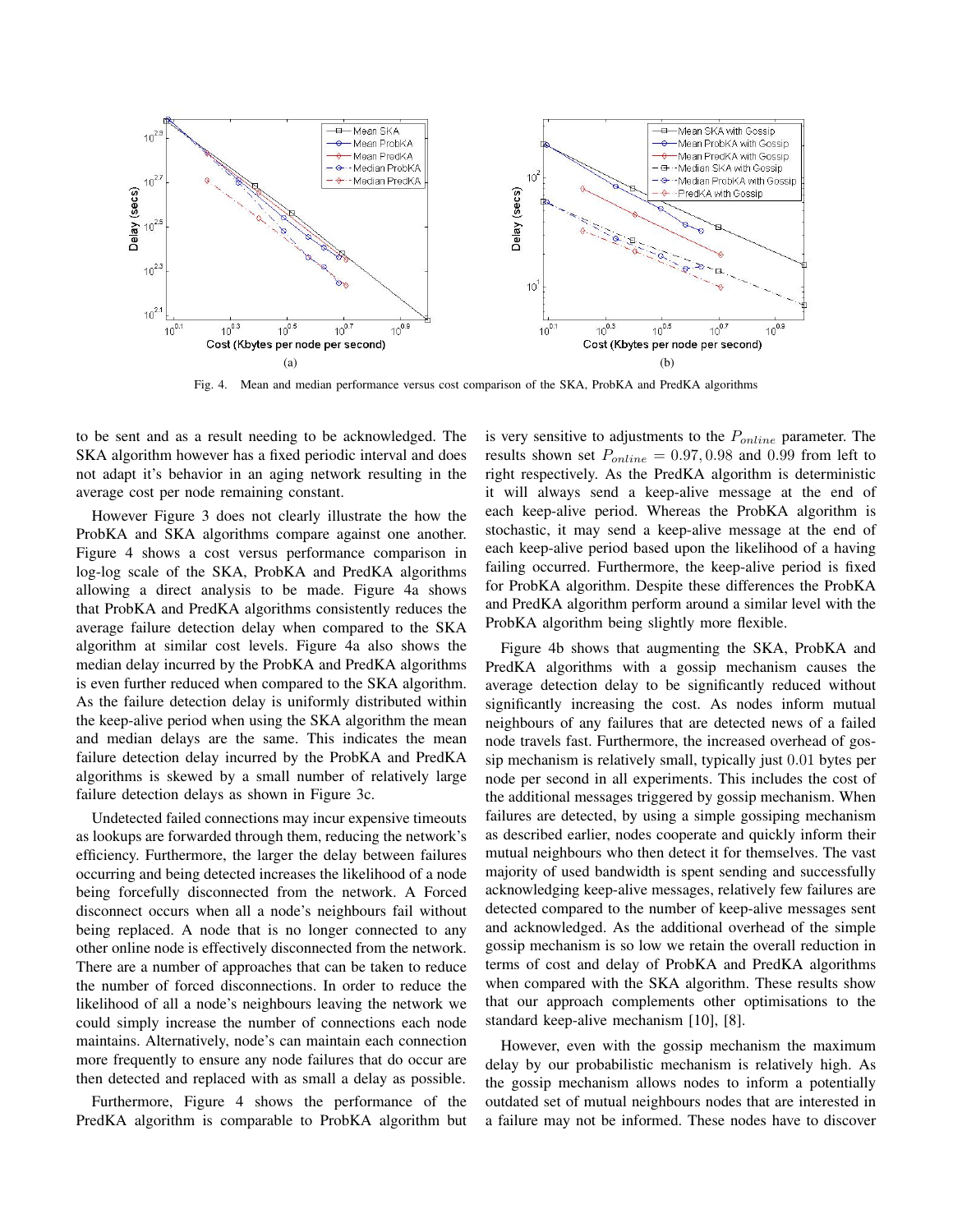

Fig. 6. Mean and median performance versus cost comparison of the SKA, ProbKA and PredKA algorithms using network data from LegalTorrents.

the failure for themselves which may incur long detection delays. More advanced gossip mechanisms such as a flooding mechanism used in [8] or epidemic based approaches studied in [10] could be used to minimise, but not eliminate, the likelihood of outdated neighbourhood sets. An alternative, effective and simple response is to define a maximum interval size after which a keep-alive message must be sent.

Figure 5 compares the BudgetProb and SKA algorithms with and without gossip side-by-side. The main advantage of the BudgetProb algorithm is that allows a keeps the cost of maintenance within a the bandwidth budget. Again our adaptive approach consistently reduces the mean and median failure detection delay without increasing the maintenance cost. Figure 5a shows our adaptive BudgetProb approach reduces the median delay over 20% on average. When combined with the simple gossip mechanism our BudgetProb algorithm performance increases, Figure 5b shows the mean and median delay is reduced by 35% on average. By prioritising connections that are more likely to fail our budget based approach shortens the keep-alive interval for younger nodes whilst extending the intervals for older nodes. Shorter keepalive intervals for younger peers results in more failures being detected earlier whereas the standard keep-alive algorithm sets all intervals to a uniform length.

Finally, Figure 6 shows the performance of all three adaptive algorithms upon the LegalTorrents network data which contains the session data of nodes over numerous file distributions. The results not only show our approach is applicable to other network data but also that the mean and median failure detection delay is even further reduced in the LegalTorrents data than in RedHat9 distribution. The BudgetProb algorithm reduces mean and median failure detection delay by 14% and 30% respectively. The ProbKA algorithm performs well at higher cost levels but it's performance degrades as the bandwidth consumed is reduced. Nodes from LegalTorrents data appear to remain longer in the network when compared

with the RedHat9 session times. One possible explanation for this behaviour is some BitTorrent clients now allow downloads to be automated via RSS (Really Simple Syndication) feeds. Nodes controlled by such automated clients will generally remain in the network until a pre-defined upload to download ratio has been reached and therefore may stay longer than user-controlled clients.

## VI. FUTURE WORK:

We have examined one purpose of keep-alive messages; to check if the connection between two peers is still alive. However, keep-alive messages are also used to minimise the risk of external devices such as a routers, NATs and firewalls dropping connections due to extended periods of inactivity. Such devices may operate with limited resources and often utilise a Least-Recently Used algorithm to ensure idle connections are not kept for prolonged periods. However the behaviour of these devices not only vary greatly from one another but also over time. Current solutions are often ad-hoc depending upon rules of thumb or crude estimations. We are currently exploring alternative keep-alive algorithms that can flexibly handle the behaviour of these devices whilst minimsing the number of keep-alive messages sent.

The creation of an adaptive keep-alive algorithm which requires no prior knowledge also remains a priority. Although the PredKA, ProbKA and BudgetProb algorithms can be adapted to specific node session time distributions by adjusting the  $\alpha$  and  $\lambda$  parameters, an algorithm that learns from node failures as they occur could potentially be deployed in any P2P overlay network to reduce the overhead of maintenance.

Further investigation is also needed to fully understand how strategies can best cope with massive node failure that occur suddenly. Designing effective responses to sudden widespread failure may lead to interesting and new network recovery mechanisms. We would also like to more thoroughly investigate the self-organising behaviour of P2P networks and specifically focus on how this affects their performance across several distributions of node session times.

## VII. CONCLUSION:

This paper presented three new algorithms based on the principle that nodes become more reliable as they age, these algorithms reduce the average failure detection delay when compared directly to the widely deployed standard periodic approach. In doing so they reduce the mean and median failure detection delay by as much as 35% while operating at a similar level of cost.

Using a trace-driven simulation based upon measured network data we empirically evaluated both of the proposed algorithms against the widely deployed standard keep-alive algorithm. With a BitTorrent tracker log as the basis of the simulation platform we ensured the complex process of churn was modeled both accurately and realistically.

We also showed, our approach can complement other keepalive mechanisms. By adding a simple gossip mechanism the average failure detection delay can be further reduced